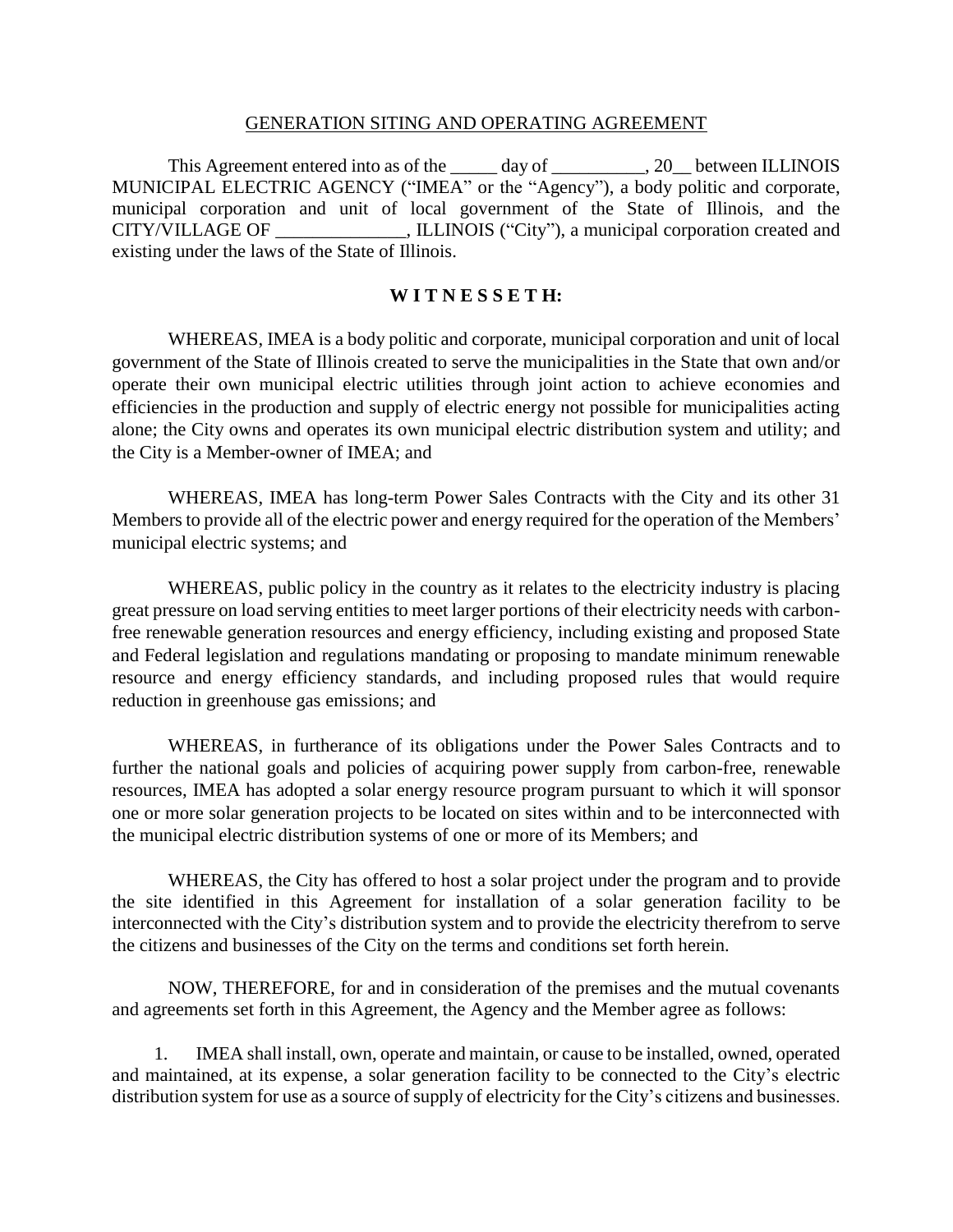The form of IMEA's sponsorship on the solar project in *[City name]* shall be through the execution of a Power Purchase Agreement ("PPA") with the contractor/supplier finally selected by IMEA to build, own and operate the project. The solar generation facility will consist of photovoltaic panels, inverters and related equipment designed to produce and rated at approximately  $\quad$  kW. The PPA includes an option for IMEA to acquire ownership of the solar generation facility in the future.

2. The solar generation facility will be directly interconnected to the City's electric distribution system. The power and energy from the solar generation facility will be delivered directly to the City for use by the City's citizens and businesses. This power and energy will be used to supplement IMEA's provision of electricity to meet the City's requirements under the Power Sales Contract. The other attributes associated with the energy produced by the solar generation facility, including but not limited to capacity, ancillary services and credits associated with the renewable or non-carbon nature of the energy produced, shall be retained by IMEA for the benefit of all of its Members.

3. The City shall provide a parcel of land to be used for the site of the solar generation facility. The parcel shall be a total of \_\_\_\_\_+ acres consisting of *\_\_\_\_\_\_\_\_[legal description of site]* and as shown in Attachment A hereto (the "Premises"). The solar generation facility is to be installed and maintained at the site on the Premises as identified and depicted on Attachment B hereto. The City shall provide IMEA unrestricted usage of and access to the Premises for all purposes related to the solar generation facility. Consistent with Section 8 below, IMEA and/or its contractor/supplier will maintain the Premises in compliance with applicable City building, zoning and other regulations.

### 4. [Reserved]

5. The City shall execute an appropriate instrument to grant IMEA a permanent easement to cause the Premises to be used as the site for the solar generation facility. The easement will be perpetual; provided however the instrument shall have a reversion clause that automatically terminates the easement rights when the solar generation facility ceases to exist, is abandoned or falls into disrepair and no effort is made to repair it, or is acquired by the City. The instrument shall be in a form and have such provisions as are reasonable and customary for instruments of its type and as shall be mutually agreeable to the parties. Upon execution, the instrument shall be recorded in the land records in the appropriate offices of \_\_\_\_\_\_\_\_\_County, Illinois. The easement shall be granted in exchange for a nominal consideration. The City shall charge no other fee for the use of the Premises.

6. IMEA shall have the right to grant one or more irrevocable, non-exclusive licenses running with the land for the Premises to the contractor/supplier selected to build, own and operate the solar generation facility for access to and for the purpose of installing, owning, operating and maintaining, and at appropriate times repairing, replacing and/or removing the solar generation facility and all related equipment on or from the Premises. IMEA may grant the holder of any such license the right to record a memorandum of license or other appropriate instrument in the land records in the appropriate offices of \_\_\_\_\_\_\_\_\_\_\_\_ County, Illinois.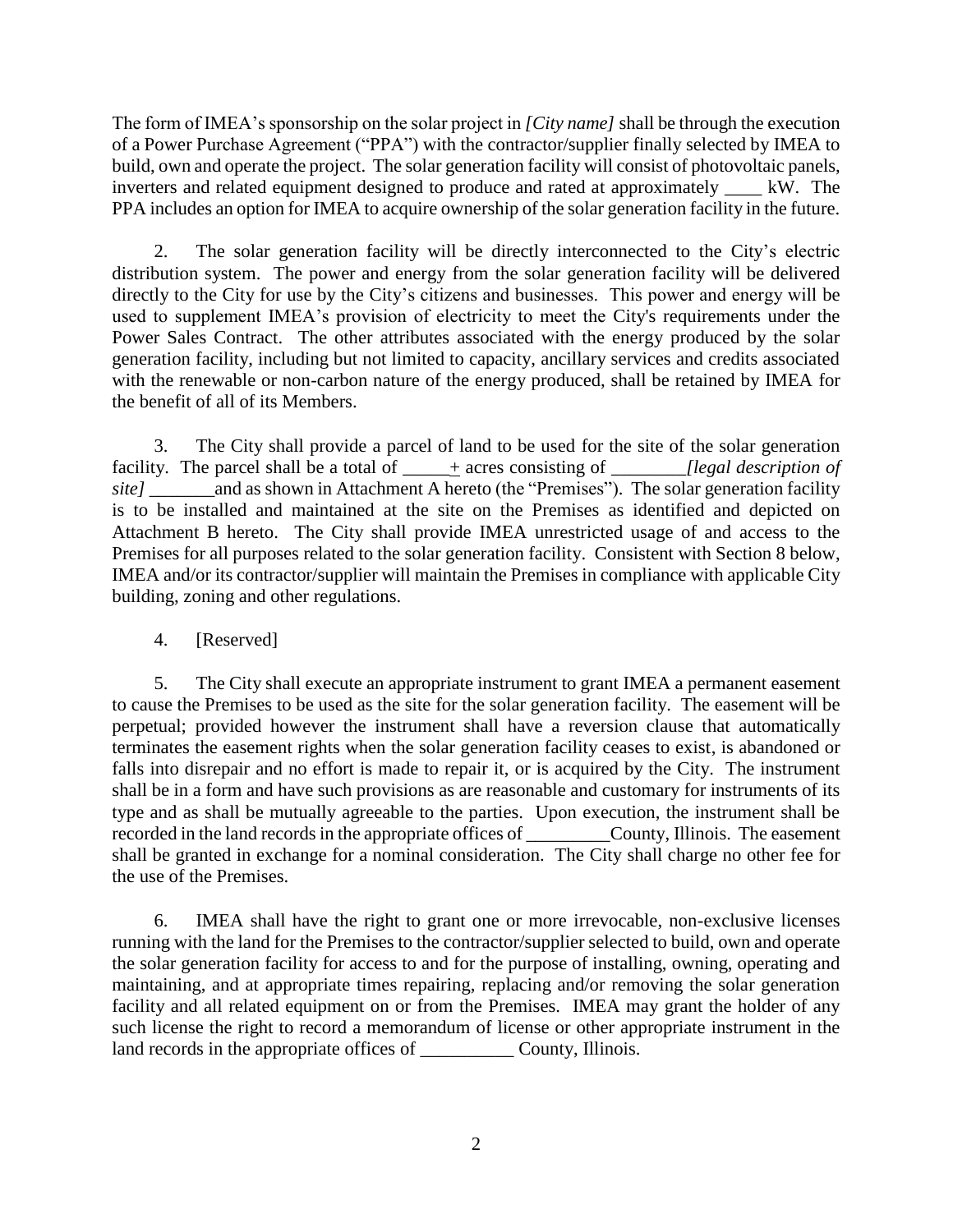7. Real property owned by the City is exempt from property-related taxes as long as it is held or used for a public purpose. The production of energy to be used in the City's municipal electric utility is a public purpose. IMEA and its contractor/supplier should not be subject to property taxes or other fees, monetary contributions or taxes in lieu of property taxes in connection with the use of the Premises for placement of the solar generation facility or the ownership of the facility. The solar generation facility to be located on the Premises will serve the public purpose of being used in connection with the provision of electricity to the citizens and businesses of the City as part of the City's electric utility system, and as such, it is tax-exempt. The City agrees to use its best efforts to keep IMEA and its contractor/supplier from being made subject to any such property-related taxes, fees, monetary contributions or taxes in lieu in connection with the ownership of the solar generation facility or the use of the Premises. The above notwithstanding, IMEA and/or its contractor/supplier will be subject to applicable permit fees assessed by the City in conjunction with the review and granting of permits.

8. The City agrees to take all steps reasonably necessary under applicable building, zoning and other regulations of all local government authorities such that IMEA and/or its contractor/supplier will have the necessary authorizations to install, operate and maintain the solar generation facility. IMEA and/or its contractor/supplier will at all times comply with all applicable building, zoning and other regulations regarding the use and upkeep of the Premises.

If it has not already done so, the City will complete the IDNR (Illinois Department of Natural Resources) Ecological Compliance Assessment Tool (EcoCAT) Application for the host site within 15 calendar days of execution of this Agreement to initiate natural resource reviews for:

- a. *[Illinois Endangered Species Protection Act](http://www.ilga.gov/legislation/ilcs/ilcs3.asp?ActID=1730&ChapAct=520%26nbsp%3BILCS%26nbsp%3B10%2F&ChapterID=43&ChapterName=WILDLIFE&ActName=Illinois%2BEndangered%2BSpecies%2BProtection%2BAct%2E)* [520 ILCS 10/11(b)] and *[Illinois](http://www.ilga.gov/legislation/ilcs/ilcs3.asp?ActID=1739&ChapAct=525%26nbsp%3BILCS%26nbsp%3B30%2F&ChapterID=44&ChapterName=CONSERVATION&ActName=Illinois%2BNatural%2BAreas%2BPreservation%2BAct%2E)  [Natural Areas Preservation Act](http://www.ilga.gov/legislation/ilcs/ilcs3.asp?ActID=1739&ChapAct=525%26nbsp%3BILCS%26nbsp%3B30%2F&ChapterID=44&ChapterName=CONSERVATION&ActName=Illinois%2BNatural%2BAreas%2BPreservation%2BAct%2E)* [525 ILCS 30/17] as set forth in procedures under *[Title 17 Ill. Admin. Code Part 1075](http://www.dnr.illinois.gov/adrules/documents/17-1075.pdf)*.
- b. *[Interagency Wetland Policy Act of 1989](http://www.ilga.gov/legislation/ilcs/ilcs3.asp?ActID=279&ChapAct=20%26nbsp%3BILCS%26nbsp%3B830%2F&ChapterID=5&ChapterName=EXECUTIVE%2BBRANCH&ActName=Interagency%2BWetland%2BPolicy%2BAct%2Bof%2B1989%2E)* [20 ILCS 830] as set forth in procedures under *[Title 17 Ill. Admin. Code Part 1090](http://www.dnr.illinois.gov/adrules/documents/17-1090.pdf)* when state agencies provide funding (including federal pass-through funding) or technical assistance.

IMEA will reimburse the City up to \$500 for the fee, if any, plus convenience fee costs associated with the EcoCAT application process. This EcoCAT report may be required by certain environmental Acts. The City will not be paid by IMEA for its staff or consulting time needed to complete such tasks. The City's obligations under this Agreement are subject to the receipt by IMEA or its contractor/supplier of all necessary permits, approvals and authorizations to install, own, operate and maintain the solar generation facility, including any necessary variance or similar action with respect to any restriction arising out of the EcoCAT process.

10. IMEA agrees to provide or cause its contractor/supplier to provide for environmental and other governmental and/or regulatory permitting and approvals, if any, other than that specified in Sections 8 and 9 immediately above, as required by law to install, own, operate and maintain the solar generating facility. IMEA's obligations under this Agreement are subject to the receipt by IMEA or its contractor/supplier of all necessary permits, approvals and authorizations to install, own, operate and maintain the solar generation facility.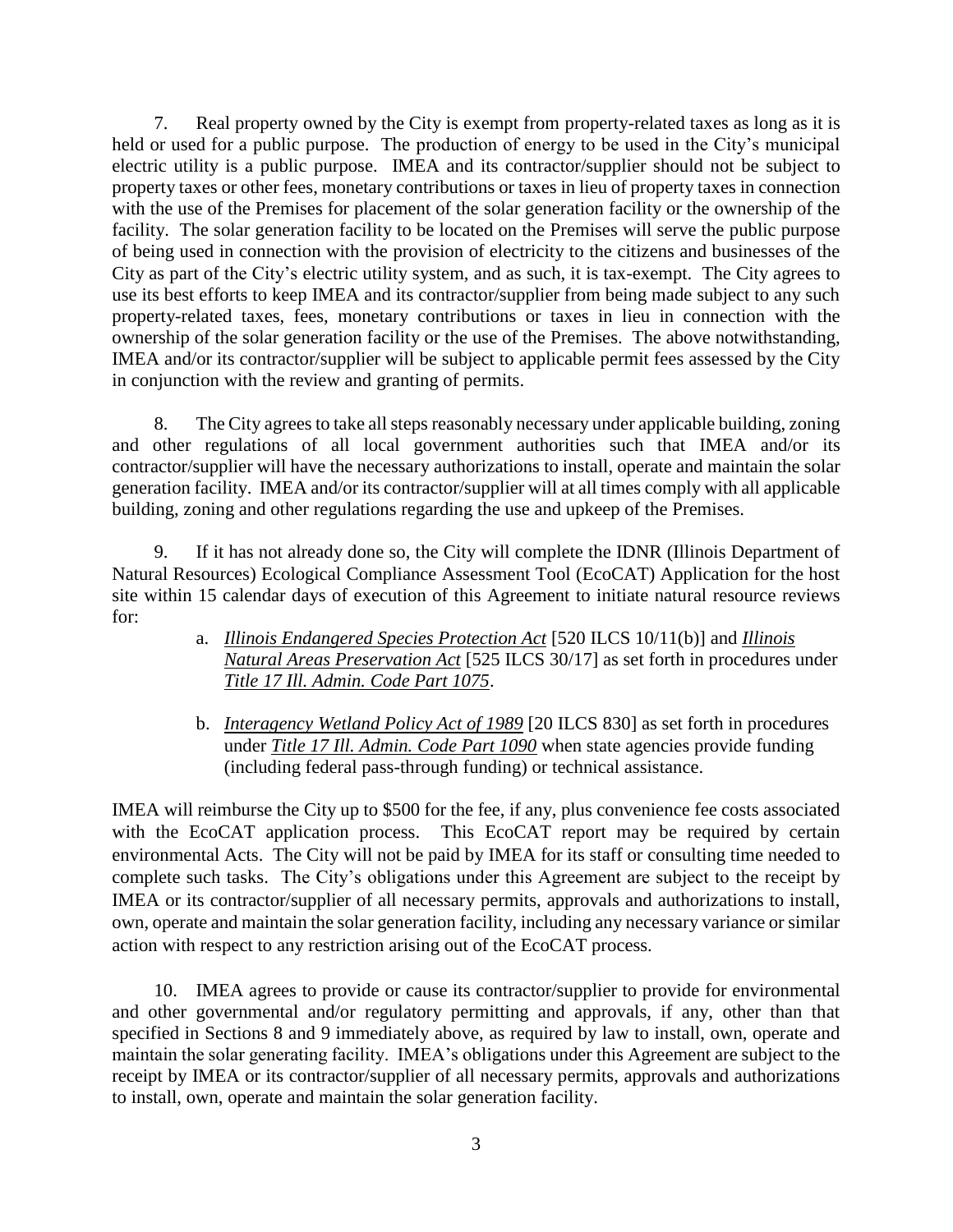11. The City shall not build or allow any structure of any kind to be built on, or make any other alterations to, the Premises or any adjoining parcel owned by the City that would block access to the sunlight by the solar generation facility or that would otherwise adversely affect, cause damage to or interfere with the construction, operation or maintenance of the solar generation facility. The City will enforce its currently effective building, zoning or other land use regulations and restrictions to ensure to the extent possible under such currently effective regulations and restrictions that no construction on or alteration of any adjoining parcels will be allowed to block access to the sunlight by the solar generation facility or that would otherwise interfere with the solar generation facility. The City will not make any changes to its currently effective building, zoning or other land use regulations and restrictions or grant any variance or exception thereto that would allow for any such construction on or alteration of any adjoining parcels. The City shall notify IMEA in a timely manner if it becomes aware of any plans for any such construction on an adjoining parcel. The City will also use its best efforts to encourage the landscape elements and vegetation control on all adjacent properties to be configured so as not to block access to sunlight or otherwise interfere with the solar generation facility.

12. The City shall remove any and all trees from the Premises that might interfere with the solar generation facility in a timely manner in coordination with IMEA and its contractor/supplier. IMEA or its contractor/supplier shall have the right and obligation to maintain all vegetation on the Premises that is at or inside the fence of the solar generation facility. The City grants IMEA or its contractor/supplier permission to grade and/or provide drainage for the Premises subject to City's reasonable review and approval.

13. The City shall install and maintain in accordance with prudent utility practice, at its expense, the necessary equipment to connect the solar generation facility to the City's electric distribution system, which interconnection equipment shall be owned by the City. The Cityprovided three phase equipment is depicted on Attachment C and shall consist of a \_\_\_\_\_\_\_\_\_\_\_\_[*description of the City's step up transformer*]\_\_\_\_\_\_\_\_\_\_\_\_\_\_\_\_\_\_ step up transformer, high side fuses and load break disconnect switching, low side bidirectional, four quadrant polyphase revenue metering with SCADA connectivity, and associated high side cabling to extend the City's existing distribution feeder to the step up transformer. IMEA agrees to reimburse City for the cost of said metering. IMEA will cause its contractor/supplier to execute an appropriate interconnection agreement with the City.

14. The interconnection point between the solar project and the City's electric distribution system shall be made an additional Delivery Point for the City under its Power Sales Contract with IMEA and the power and energy delivered to the City from the solar generation facility shall be metered and billed to the City by IMEA in accordance with the Power Sales Contract. The City shall provide IMEA SCADA access to all output from the revenue metering and, as required, access to single phase 120/240 VAC power for IMEA SCADA communications at the site.

15. The City shall provide IMEA with access to monitoring points within the section of the City's electric distribution system serving the solar generation facility and reasonable City staff time for installation of monitoring devices for the purpose of studying real-time voltage and harmonic conditions as the solar generation facility output and substation regulation and loading;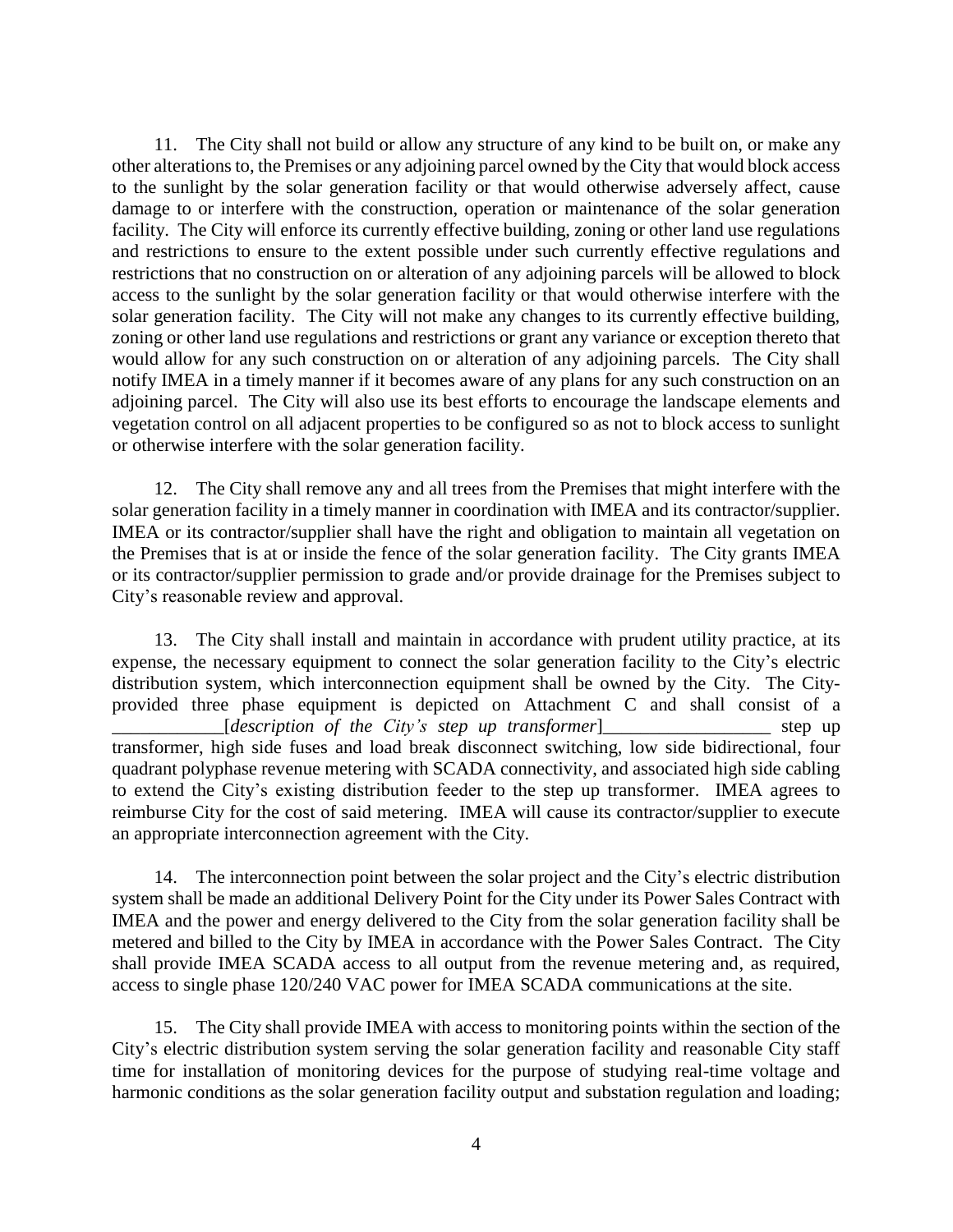provided that no such devices shall be permitted if and to the extent they would create any safety concerns or limit the City's operational flexibility. IMEA or its contractor/supplier will provide the City with access to a public internet web site displaying real time and historic solar array output data from the solar generation facility, reported in user-defined time intervals.

16. The City shall at all times preserve and maintain the interconnection of the solar generation facility to its electric distribution system in accordance with prudent utility practice and shall receive the electricity produced by the solar generation facility into its electric distribution system. The City shall use its best efforts to cause the interconnection between its electric distribution system and the solar generation facility to be taken off line for no more than a total of forty-eight (48) daylight hours per calendar year. The City shall notify IMEA at least forty-nine (49) hours in advance of the commencement of any scheduled outage and shall use its best efforts to notify IMEA immediately of any unscheduled or emergency outage.

17. The City agrees to provide single phase, 120/240 VAC, minimum 100 Amp electric service at the site for the purpose of serving auxiliary power requirements of the solar generation facility, and IMEA and/or its contractor/supplier agrees to reimburse the City for the cost of said auxiliary power.

18. IMEA may have the option to acquire ownership of the solar generation facility from its contractor/supplier in the future. If and at such time as IMEA acquires ownership of the solar generation facility, the City agrees to provide or arrange for grounds maintenance for the solar generation facility, and IMEA agrees to reimburse the City for the reasonably incurred costs of doing so.

19. If and at such time as IMEA acquires ownership of the solar generation facility, the City agrees to provide electric utility personnel to perform routine maintenance and to operate the solar generation facility at IMEA's direction. IMEA agrees to reimburse the City for use of municipal utility personnel at the City's then current hourly rates of compensation.

20. IMEA agrees to secure or to cause its contractor/supplier to secure the site by installing on the Premises, at its expense or at the expense of its contractor/supplier, yard lighting (Delivery Point area), substation quality fencing and lockable gate(s) accessible by IMEA or its contractor/supplier and by City personnel. Except where there is imminent risk of damage to persons or property, the City shall notify IMEA prior to entering the solar generating facility if required for purposes of operating or maintaining the utility system. The City shall give IMEA 24 hour notice prior to providing facility access to small public groups for educational and promotional purposes. Said groups shall be properly escorted and supervised by City utility personnel while in the facility. Notwithstanding the foregoing, no activities shall be allowed at the site or on the Premises that have a reasonable likelihood of causing damage, impairment or otherwise adversely affecting the operation of the solar generating facility.

21. The City shall provide, at its expense, police and fire protection/emergency response for the solar generation facility, including any special training that may be needed for fire response at such a facility. IMEA or its contractor/supplier shall provide such emergency response personnel access to an emergency trip switch for the main low side breaker of the solar generation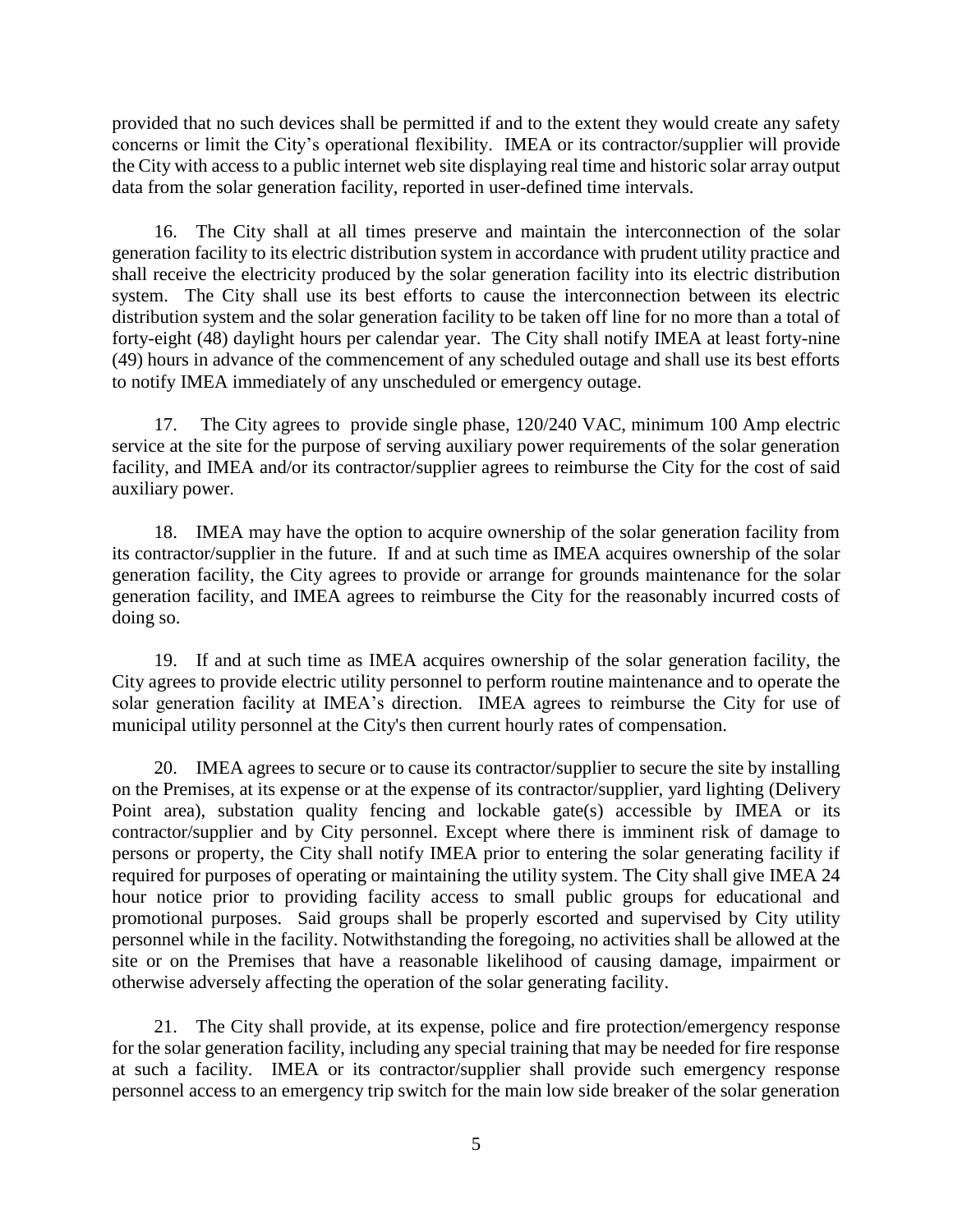facility. Access to the emergency trip switch shall be secured by a lock box located immediately outside the facility fence.

22. The City shall notify IMEA immediately if an emergency condition arises regarding or that may affect the solar generation facility. The City shall notify IMEA in a timely manner if it becomes aware of any other risk to, damage, or condition affecting the Premises or the solar generation facility. IMEA and the City shall designate personnel and establish procedures to allow such notifications at all times, twenty-four (24) hours per day, including weekends and holidays.

23. IMEA agrees to procure and maintain such policies of liability insurance and to cause any third party to which it has granted use rights to procure and maintain such policies of liability insurance as shall be necessary in accordance with prudent utility practice to insure against any claim or claims of damage arising by reason of property damage, personal injury or death occasioned directly or indirectly in connection with the operation of the solar generation facility on the Premises. At a minimum, such policies shall include: (a) property insurance on the solar generation facility for the replacement cost thereof; (b) commercial general liability insurance with coverage of at least \$1,000,000 per occurrence and \$2,000,000 annual aggregate; (c) employer's liability insurance with coverage of at least \$1,000,000; and (d) workers' compensation insurance as required by law. In addition, IMEA currently has in place and shall continue to maintain an overall umbrella policy with a face amount of at least \$5,000,000. Beyond any such insurance, IMEA shall not be liable to the City for any damage to the Premises or any injury or damage occurring on the Premises in connection with the operation of the solar generation project or otherwise, unless caused by the gross negligence or intentional misconduct of IMEA or its agents. The City agrees to procure and maintain such policies of liability insurance as are commercially reasonable as the owner of the Premises.

24. Subject to applicable limits under Illinois law regarding governmental immunity, the City shall indemnify, defend and hold harmless IMEA and its contractor/supplier from and against all liabilities arising out of or relating to the existence at, on, above, below or near the Premises of any Hazardous Substance, except to the extent deposited, spilled or otherwise caused by IMEA or its contractor/supplier or any of their contractors or agents. Subject to applicable limits under Illinois law regarding governmental immunity, IMEA shall indemnify, defend and hold harmless the City (or IMEA shall cause its contractor/supplier to indemnify, defend and hold harmless the City) from and against all liabilities arising out of or relating to the existence at, on, above, below or near the Premises of any Hazardous Substance to the extent deposited, spilled or otherwise caused by IMEA's contractor/supplier or any of its contractors or agents. Each party shall promptly notify the other party if it becomes aware of any Hazardous Substance on or about the Premises or any deposit, spill or release of any Hazardous Substance.

25. The PPA may require IMEA to obtain certain acknowledgements and agreements from the City as it relates to the Premises and the solar generation facility. The City agrees that the solar generation facility is and shall retain its legal status as personal property and shall not attach to or be deemed a part of, or fixture to, the Premises. The City shall place all parties having an interest in or a mortgage, pledge, lien, charge, security interest, encumbrance or other claim of any nature on the Premises on notice of the ownership of the solar generation facility and its legal status and classification as personal property. If there is at any time during the term of this Agreement any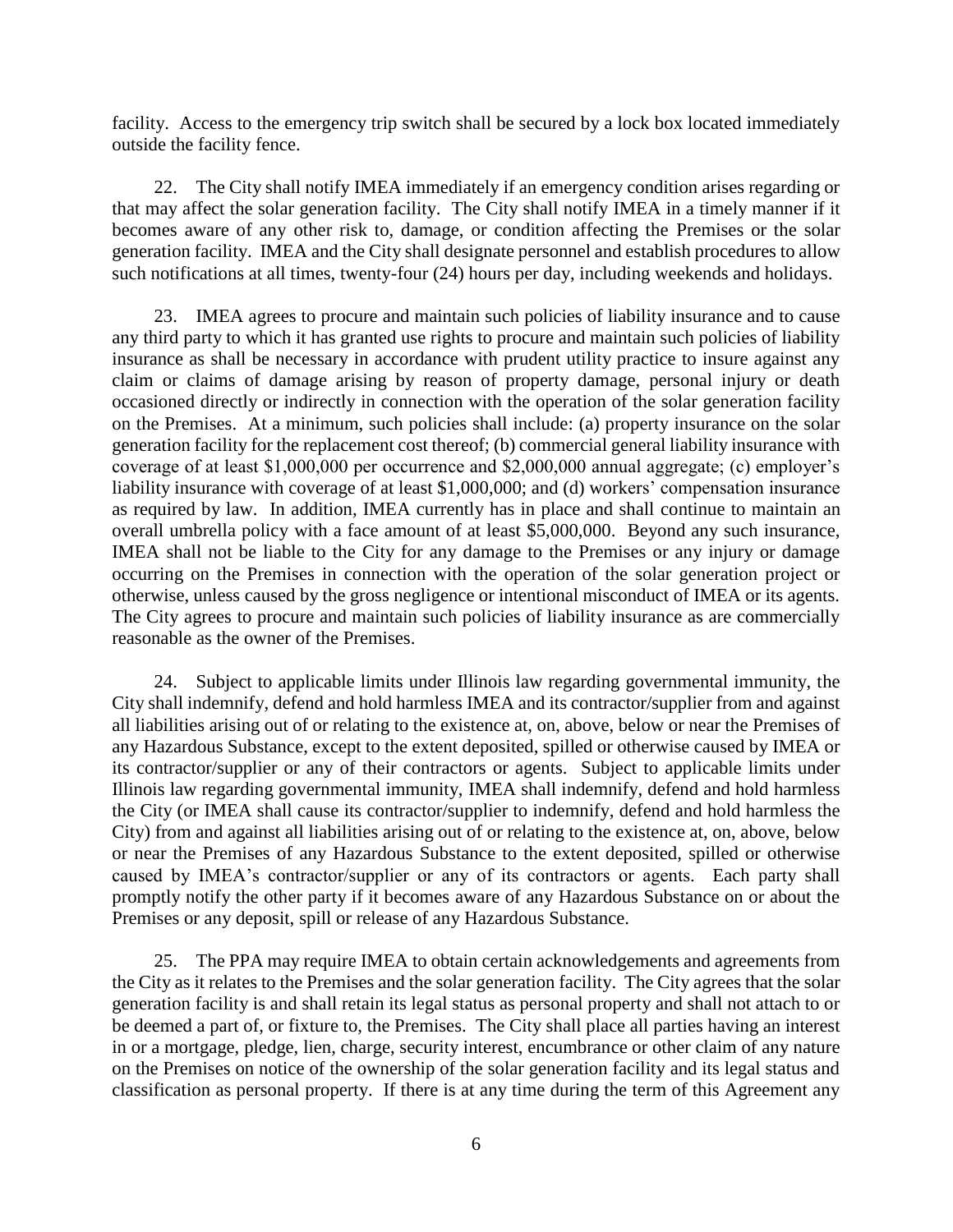mortgage, pledge, lien, charge, security interest, encumbrance, fixture filing or other claim of any nature against the Premises which could reasonably be construed as prospectively attaching to the solar generation facility as a fixture of the Premises, Purchaser shall provide a disclaimer or release from the holder of such interests or claims. The City consents to the filing of a disclaimer by IMEA's contractor/supplier of the solar generation facility as a fixture of the Premises in the office where real estate records are customarily filed in the jurisdiction where the Premises is located. If requested by IMEA's contractor/supplier, the City agrees to deliver a non-disturbance agreement between itself and IMEA or between the holder of any of the foregoing interests or claims and IMEA in a form reasonably acceptable to IMEA's contractor/supplier.

26. Unless otherwise agreed to by IMEA and City, at the end of the initial term, or any extension thereof, IMEA agrees to promptly remove all of its removable equipment from the Premises or cause the same to be removed and use reasonable efforts to restore the site to its condition prior to installing the solar generation facility.

27. The initial term of this Agreement shall commence upon its execution and continue until the date that is one hundred twenty (120) days following the date of expiration or termination of IMEA's PPA with the contractor/supplier who owns the solar generation facility; provided however, if the power supply portions of the PPA terminate earlier than 20 years after the Commercial Operation Date (as defined in the PPA) because IMEA acquired ownership of the solar generation facility during the term of the PPA, then the initial term of this Agreement shall continue until the date that is twenty years and one hundred twenty days after such Commercial Operation Date. Thereafter, this Agreement shall continue in full force and effect until terminated by one hundred and twenty (120) days written notice from either party. Notwithstanding the foregoing, this Agreement shall terminate if the solar generation facility is removed from the Premises.

28. If the Power Sales Contract between IMEA and the City expires and is not extended or replaced during the term of the PPA, then the PPA between IMEA and its contractor/supplier shall be assigned by IMEA to the City. The City shall accept such assignment, and thereafter the City shall be fully responsible for all obligations and shall be entitled to all rights under the PPA. If IMEA has acquired ownership of the solar generation facility prior to such expiration of the Power Sales Contract, then IMEA agrees to transfer ownership of the solar generation facility to the City upon such expiration, subject to the City paying IMEA an amount equal to the then current net book value of the solar generation facility.

[This space left blank intentionally]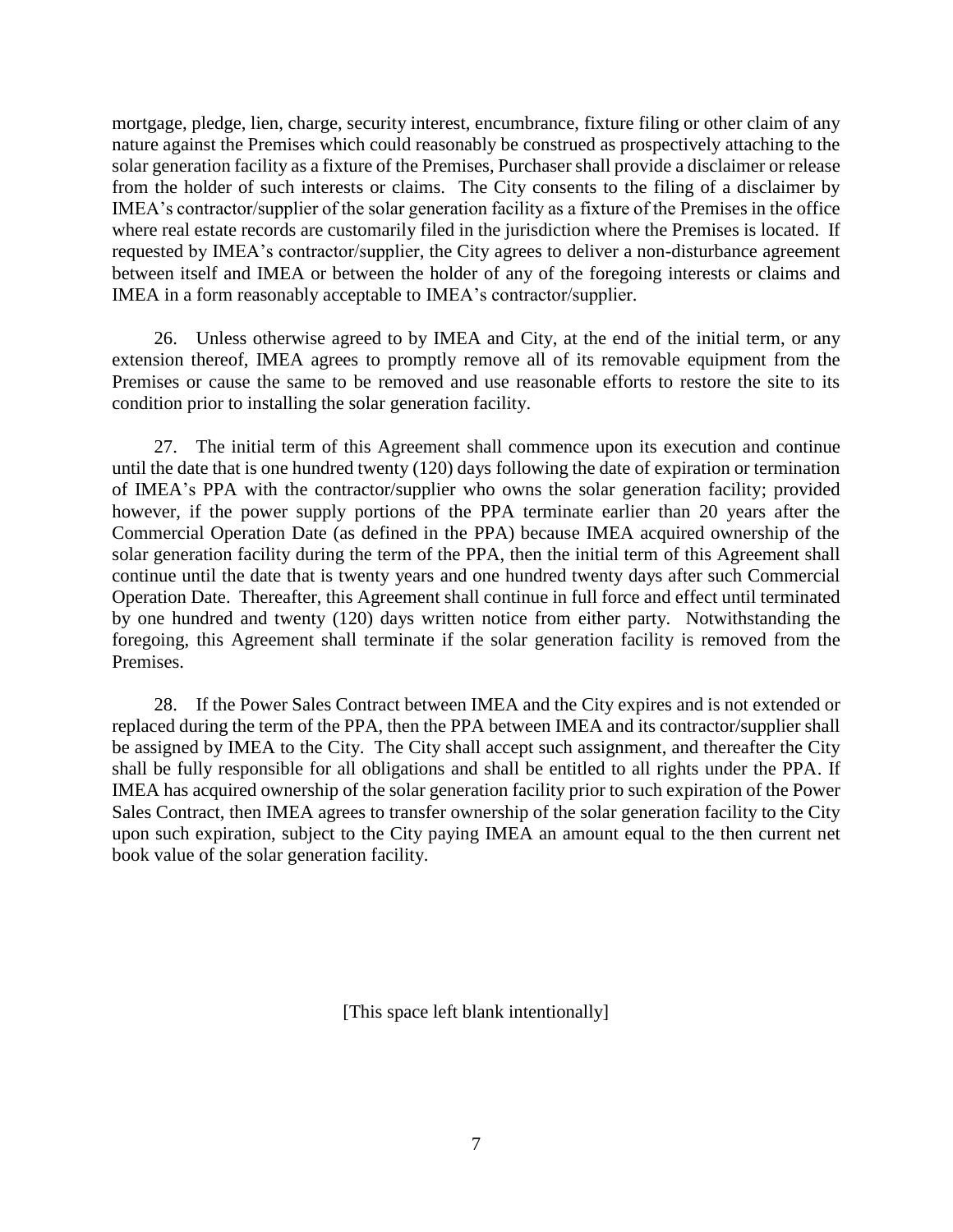IN WITNESS WHEREOF, the Parties have caused this Agreement to be executed by their proper officials, respectively, being thereunto duly authorized, as of the day, month and year first above written.

#### ILLINOIS MUNICIPAL ELECTRIC AGENCY

By: \_\_\_\_\_\_\_\_\_\_\_\_\_\_\_\_\_\_\_\_\_\_\_\_\_\_\_\_\_\_\_\_\_\_\_\_\_\_

President & CEO

ATTEST:

 $\mathcal{L}_\text{max}$  , where  $\mathcal{L}_\text{max}$  and  $\mathcal{L}_\text{max}$  and  $\mathcal{L}_\text{max}$ 

CITY/VILLAGE OF \_\_\_\_\_\_\_\_\_\_\_\_\_\_, ILLINOIS

By: \_\_\_\_\_\_\_\_\_\_\_\_\_\_\_\_\_\_\_\_\_\_\_\_\_\_\_\_\_\_

ATTEST:

Mayor

City Clerk

\_\_\_\_\_\_\_\_\_\_\_\_\_\_\_\_\_\_\_\_\_\_\_\_\_\_\_\_\_\_\_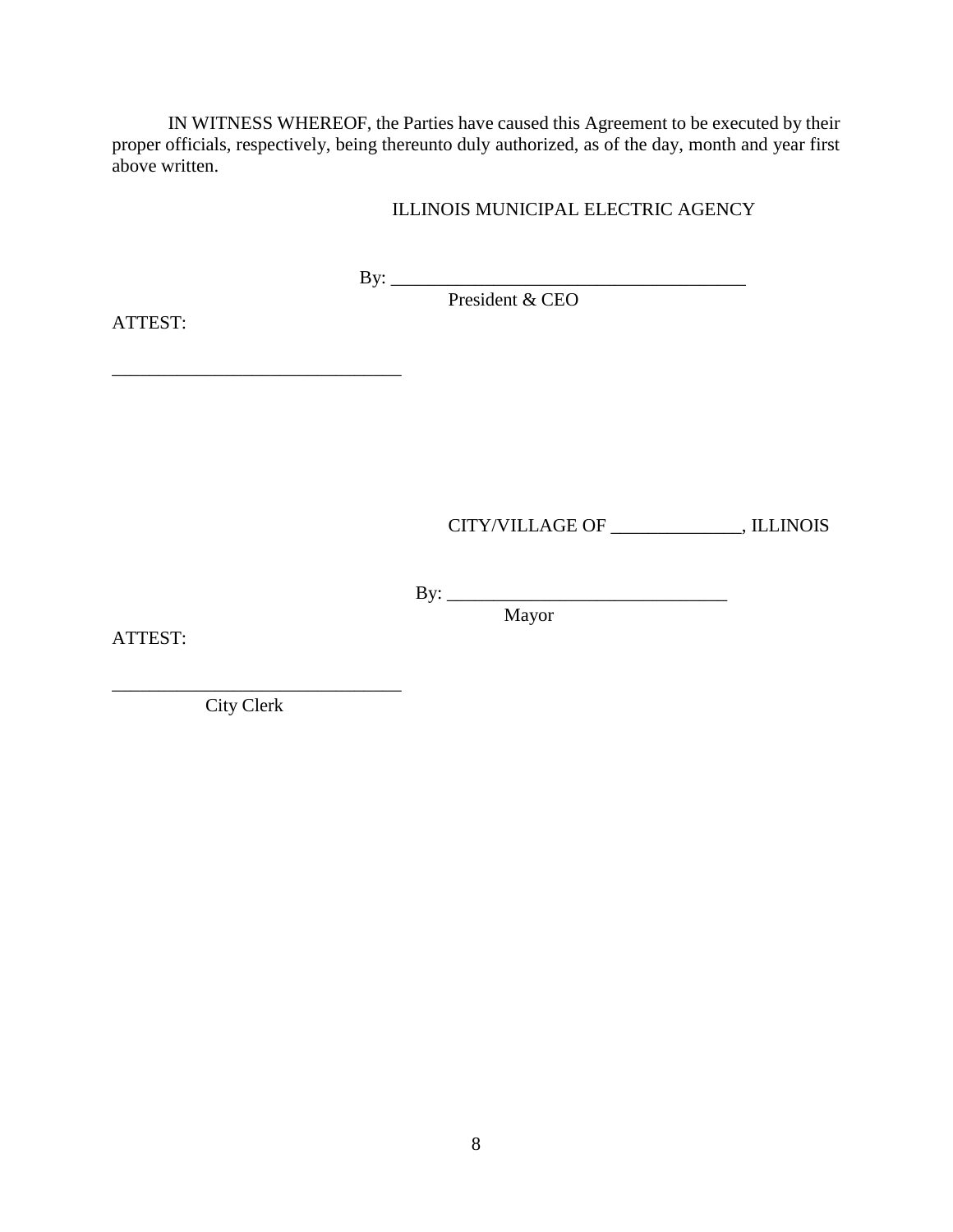# ATTACHMENT A

## SURVEYOR'S PLAT OF PREMISES WITH LEGAL DESCRIPTION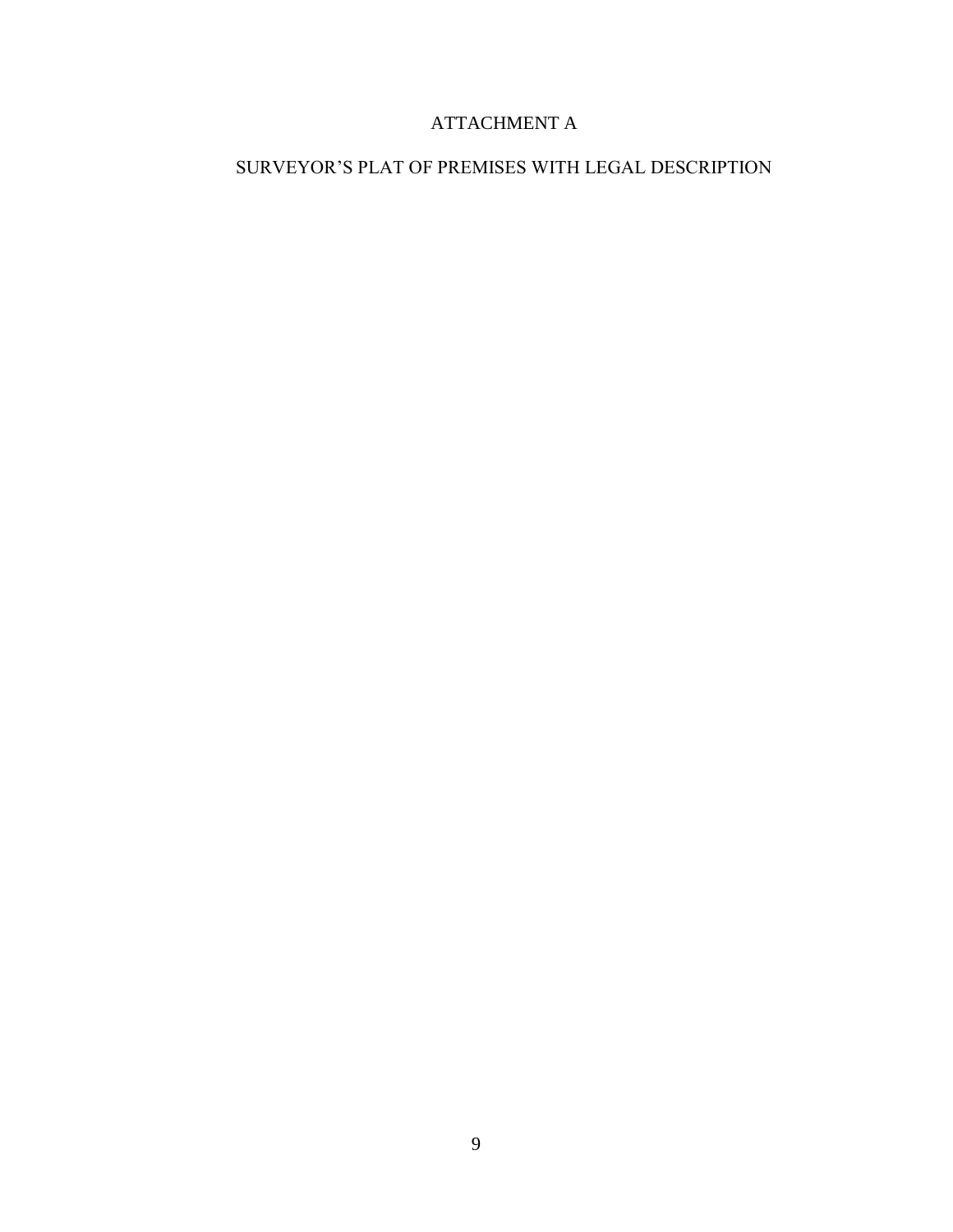# ATTACHMENT B

## AERIAL PHOTOGRAPH OF PREMISES